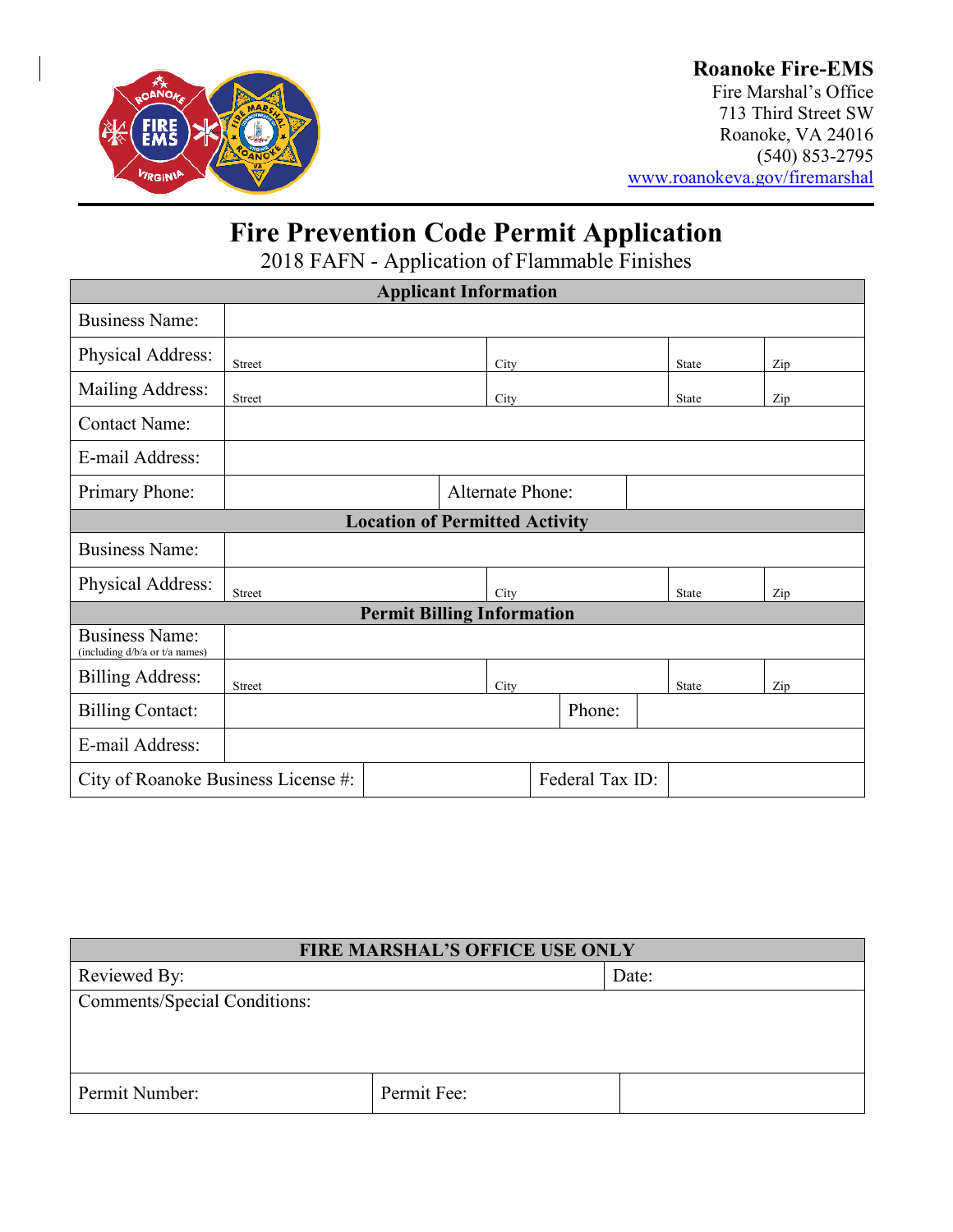| <b>Application Checklist</b>                                                                                                                                                                                                                                                                                                                                                                                                           |  |  |
|----------------------------------------------------------------------------------------------------------------------------------------------------------------------------------------------------------------------------------------------------------------------------------------------------------------------------------------------------------------------------------------------------------------------------------------|--|--|
|                                                                                                                                                                                                                                                                                                                                                                                                                                        |  |  |
| Review of this permit application requires all of the following to be included:                                                                                                                                                                                                                                                                                                                                                        |  |  |
| Completed Fire Prevention Code Permit Application                                                                                                                                                                                                                                                                                                                                                                                      |  |  |
| Site Plan/Floor Plan Showing:<br>1. Location of spraying areas<br>2. Location of dipping areas<br>3. All tanks with capacity and dimensions.<br>4. Location of Storage for Paints and Finishes<br>5. Location of ALL Fire Extinguishers<br>6. Location of ALL Exits or Openings<br>7. Indicate whether or not the building is equipped with a fire protection system<br>List of Maximum expected quantities of each hazardous material |  |  |
| SDS for each Hazardous Material                                                                                                                                                                                                                                                                                                                                                                                                        |  |  |
| <b>Emergency Contact Information</b>                                                                                                                                                                                                                                                                                                                                                                                                   |  |  |
| <b>Safety Plan</b>                                                                                                                                                                                                                                                                                                                                                                                                                     |  |  |
|                                                                                                                                                                                                                                                                                                                                                                                                                                        |  |  |
| <b>Circumstances of Application/Description of Work</b>                                                                                                                                                                                                                                                                                                                                                                                |  |  |
|                                                                                                                                                                                                                                                                                                                                                                                                                                        |  |  |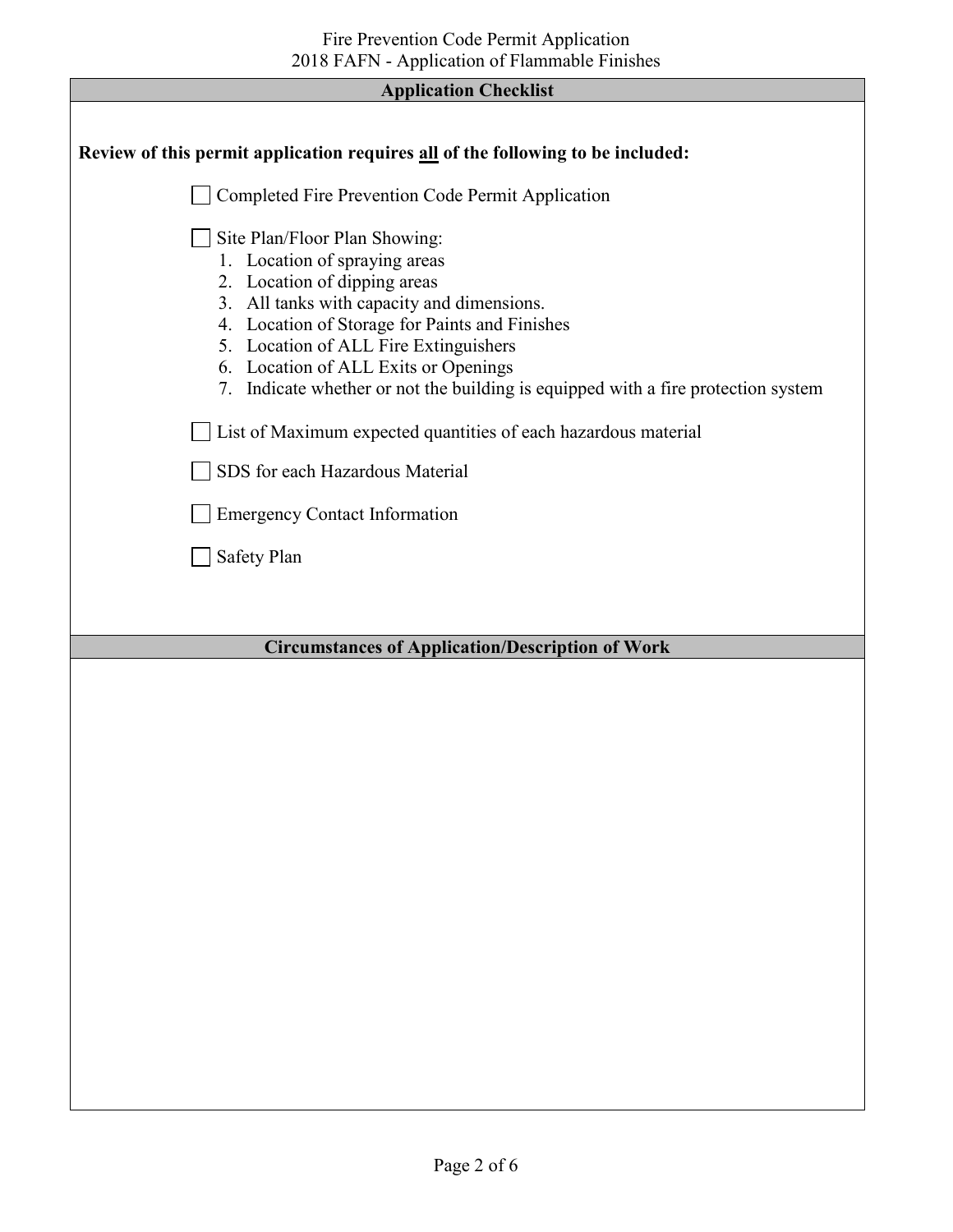## **Permit General Conditions and Acknowledgements**

The Applicant is required to review the following provisions of the Statewide Fire Prevention Code and its referenced standards. After reviewing each provision, the Applicant must initial each item to acknowledge their review and agreement to comply with the requirement. If the requirement is not applicable to the application, the Applicant is to write N/A in place of their initials.

# **All Facilities:**

- Flammable vapor areas or drying operations that are subject to splashing or dripping of liquids shall be specifically approved for locations containing deposits of readily ignitable residue and explosive vapors.
- Electrical wiring and equipment located outside of, but within 3 feet horizontally and 3 feet vertically of, openings in a spray booth or a spray room shall be maintained in accordance with the applicable building code.
- Open flames and spark-producing devices shall not be located in flammable vapors area and shall not be located within 20 feet of such areas unless separated by a permanent partition.
- Electrical equipment in flammable vapor areas located such deposits of combustible residues could readily accumulate thereon shall be specifically approved for locations containing deposits of readily ignitable residue and explosive vapors in accordance with NFPA 70.
	- **Exceptions:** 1. Wiring in rigid conduit.
		- 2. Boxes or fittings not containing taps, splices or terminal connections.
		- 3. Equipment allowed by Sections 2404 and 2407 and Chapter 30.
- Metal parts of spray booths, exhaust ducts, and piping systems conveying Class I or II liquids shall be electrically grounded. Metallic parts located in resin application areas, including exhaust ducts, ventilation fans, spray application equipment, work pieces, and piping, shall be electrically grounded.
- Smoking shall be prohibited in flammable vapor areas and hazardous materials storage rooms associated with flammable finish processes. "No Smoking" signs complying with Section 310 shall be conspicuously posted in such areas.

## **Spray Finishing:**

- Portable fire extinguishers complying with Section 906 shall be provided for spraying areas in accordance with the requirements for an extra (high) hazard occupancy.
- Automatic sprinklers installed in flammable vapor areas shall be protected from the accumulation of residue from spraying operations in an approved manner. Bags used as protective coverings shall be 0.003-inch-thick polyethylene or cellophane or shall be thin paper. Automatic sprinklers contaminated by overspray shall be replaced with new automatic sprinklers.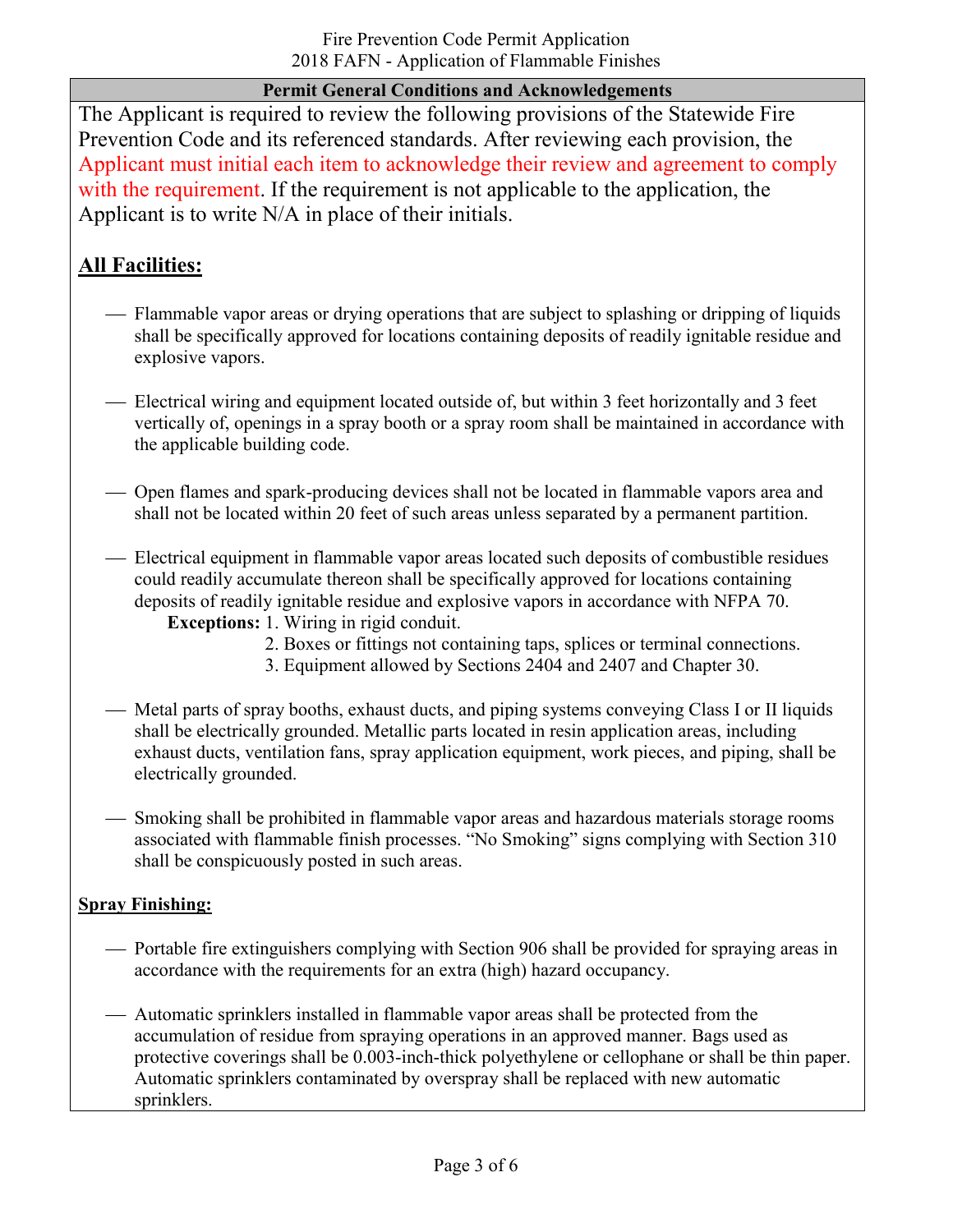- Where spray spaces, spray rooms or spray booths are illuminated through glass panels or other transparent materials, only fixed luminaires shall be utilized as a source of illumination.
- Mechanical ventilation of flammable vapor areas shall be maintained in accordance with the applicable building code.

## **Dipping Operations:**

- Protection against the accumulation of vapors, self-ignition and excessively high temperatures shall be provided for dipping liquids that are heated directly or heated by the surfaces of the object being dipped.
- Areas in the vicinity of dip tanks shall be provided with portable fire extinguisher complying with Section 906 and suitable for flammable and combustible liquid fires as specified for extra (high) hazard occupancies.
- Dip tanks utilizing a conveyor system shall be arranged such that in the event of a fire, the conveyor system shall automatically cease motion and the required tank bottom drains shall open.
- Flow-coating operations shall comply with the requirements for dip tanks. The area of the sump and any areas on which paint flows shall be considered to be the area of a dip tank.

#### **Powder Coating:**

- Powder coating operations shall be conducted in enclosed powder coating rooms, enclosed powder coating facilities that are ventilated or ventilated spray booths and in accordance with the applicable building code.
- Portable fire extinguishers complying with Section 906 shall be provided for areas used for powder coating in accordance with the requirements for an extra-hazard occupancy.
- Powder coating areas shall be kept free from the accumulation of powder coating dust, including horizontal surfaces such as ledges, beams, pipes, hoods, booths and floors.
- Iron or spark-producing metals shall be prevented from being introduces into the powders being applied by magnetic separators, filter-type separators or by other approved means.
- Precautions shall be taken to minimize the possibility of ignition by static electrical sparks through static bonding and grounding where possible of powder transport, application, and recovery equipment.
- Exhaust ventilation shall be sufficient to maintain the atmosphere below one-half the minimum explosive concentration for the material being applied. Nondeposited, air-suspended powders shall be removed through exhaust ducts to the powder recovery system.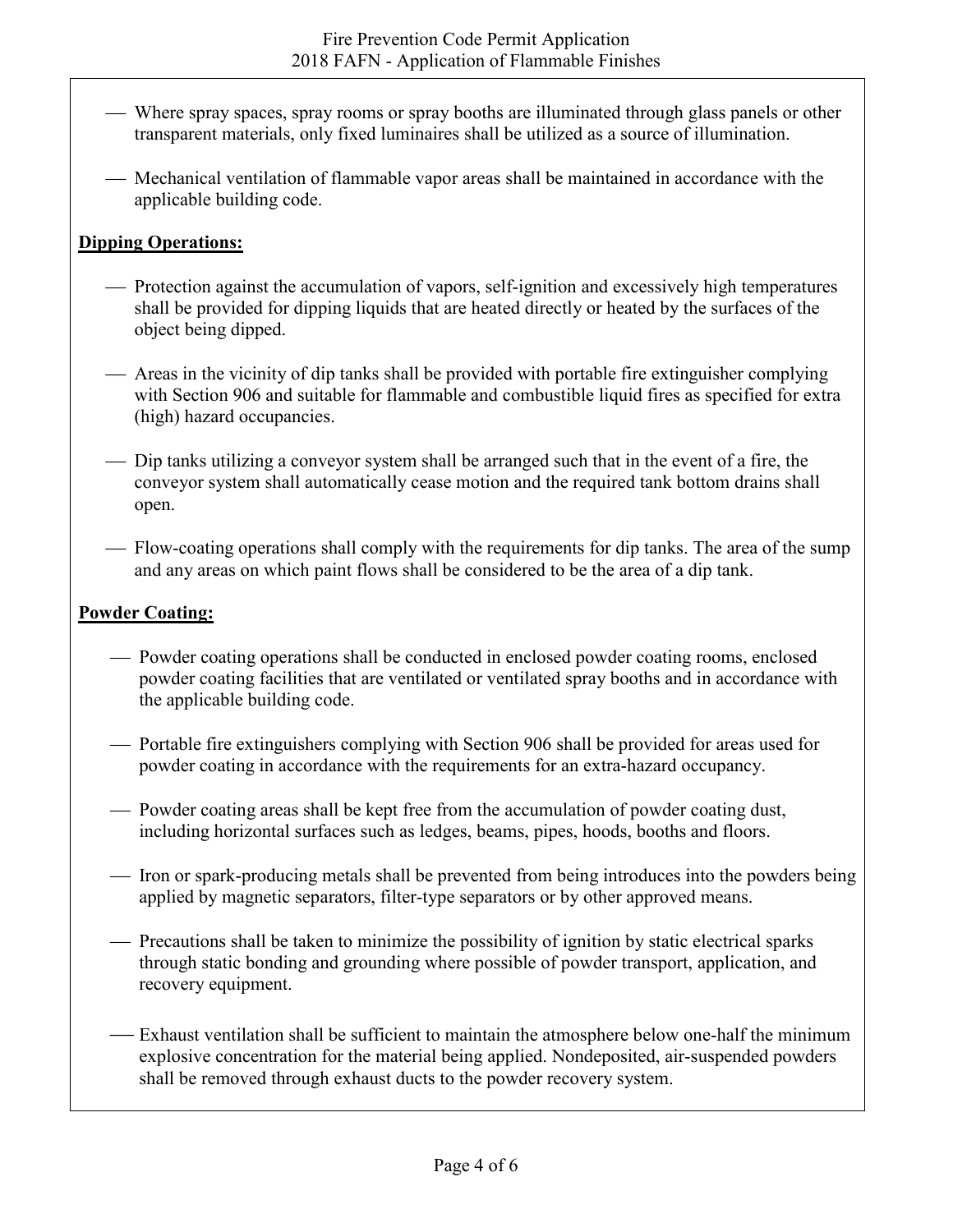#### Fire Prevention Code Permit Application 2018 FAFN - Application of Flammable Finishes

#### **Permit Certification**

By my signature below, I hereby certify that I have read and examined this application and that all of the information contained therein is true and correct. Furthermore, I certify that the proposed operations will fully comply with the requirements contained in The Virginia Statewide Fire Prevention Code and any other related laws and /or Codes. I agree to indemnify, save harmless, and defend the City of Roanoke, its agents and employees, from all claims, damages, costs, expenses, and charges, including attorney's fees, which arise out of or by reason of these operations.

I acknowledge that if a permit is issued based on this application, it shall only be valid with in the building, facility, and/or location listed on this application for the specific date(s) and time(s) for which it is issued.

I acknowledge that approval of this application does not constitute permit issuance. Permit issuance does not occur until the completion of an on-site inspection by the Roanoke Fire Marshal's Office.

I acknowledge and understand that any violations of the Virginia Statewide Fire Prevention Code and/or the requirements of this permit may result in immediate permit suspension or revocation.

I agree to indemnify, save harmless, and defend the City of Roanoke, Virginia and its agents and employees from all claims, damages, costs, expenses, and charges, including attorney's fees, which arise out of or by reason of the activities associated with this permit.

| Name:             |       |  |
|-------------------|-------|--|
| <b>Signature:</b> | Date: |  |